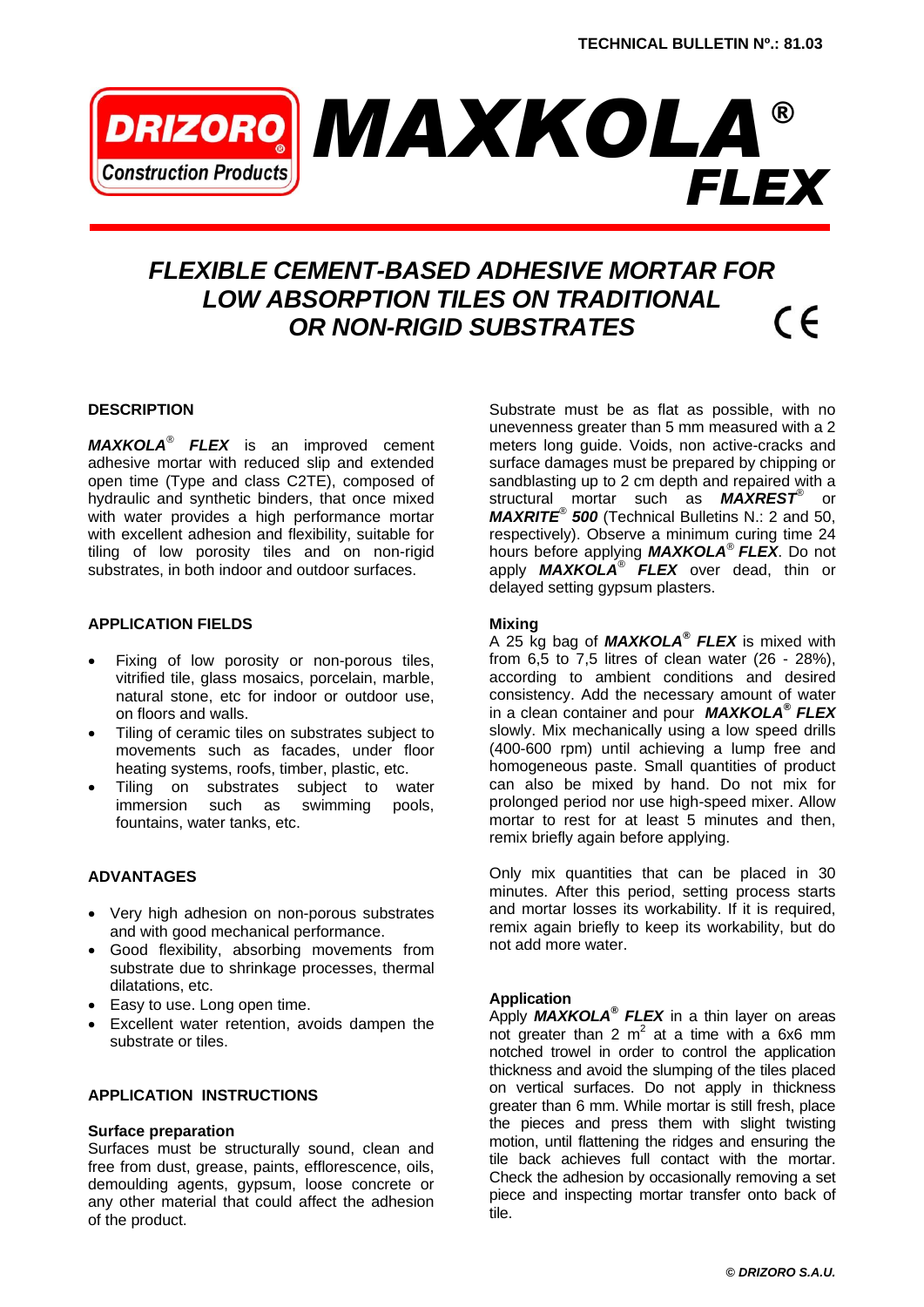

The open time at 20 °C is 30 minutes and the rectification time is 5 minutes, increasing with lower temperatures and reducing with higher temperatures. Remove excess mortar from the joint before it sets. Joint grouting can be carried out after 24 hours using a suitable *MAXJOINT®* range product. Large format or non absorbent tiles will take longer time.

For large-format pieces, i.e. bigger than 35x35 cm, it is recommended to apply double spread (application the adhesive on both surfaces of the substrate and the tile).

#### **Application Conditions**

Do not apply when if rain is expected within 24 hours after application.

Do not apply with ambient or substrate temperatures below 5º C or if lower temperatures are expected during the following 24 hours. Do not apply on frozen or frosted surfaces.

Protect the application from high temperatures (> 30 ºC), moderate to high winds, low humidity conditions or direct sunlight exposure, i.e. in summer time. Damp the substrate with water.

## **Curing**

Allow a minimum curing time of 1, 2 and 7 days at 20º C and 50% R.H. before joint grouting, open to pedestrian traffic, and for permanent immersion, respectively.

Applications carried out at lower temperatures with high relative humidity or with poor ventilation will require longer curing times.

Protect the application during the first hours of curing from high temperatures, high winds, low humidity conditions or direct sunlight exposure.

#### **Cleaning**

Before *MAXKOLA® FLEX* sets all tools and equipment should be cleaned immediately with water. Once it hardens, is only be removed by mechanical means.

# **CONSUMPTION**

The estimated consumption for *MAXKOLA®*  $FLEX$  is 1,5 kg/m<sup>2</sup> mm thickness.

The consumption may vary depending on the roughness, porosity and other conditions for both tile and surface. A preliminary test on-site will determine the coverage exactly.

#### **IMPORTANT INDICATIONS**

- Allow 28 days minimum curing for new concrete and mortars.
- Do not add cements, admixtures or aggregates that may affect the mortar properties.
- Observe the recommended mixing water ratio.
- Remix briefly the mortar in order to keep its workability, but do not add more water.
- Do not excess the maximum thickness recommended per layer of 6 mm.
- The ceramic tiles must be set within the open time of the mortar, before non adhesive skin is formed on the surface of the mortar.
- Double spread application is preceptive for 35 x 35 cm ceramic tiles or higher dimensions and in heavy pedestrian traffic and with pronounced relief.
- For further information and other uses not specified in this Technical Bulletin, consult our Technical Department.

# **PACKAGING**

*MAXKOLA® FLEX* is supplied in 25 kg bag and it is available in standard grey and white colours.

# **STORAGE**

Twelve months in its original unopened packaging. Store in a dry covered place, protected from direct sunlight, humidity and frost, with temperatures above 5 ºC.

# **SAFETY AND HEALTH**

*MAXKOLA® FLEX* is non toxic but has abrasive compounds, so protective rubber gloves and safety goggles must be used to prepare and apply the mixture. In case of eye contact, rinse thoroughly with clean water, but do not rub. In case of skin contact, wash affected areas with soap and water. If irritation continues, seek medical attention.

For further information, Safety Data Sheet of *MAXKOLA® FLEX* is available by request.

Disposal of the product and its empty packaging must be made by the final user and according to official regulations.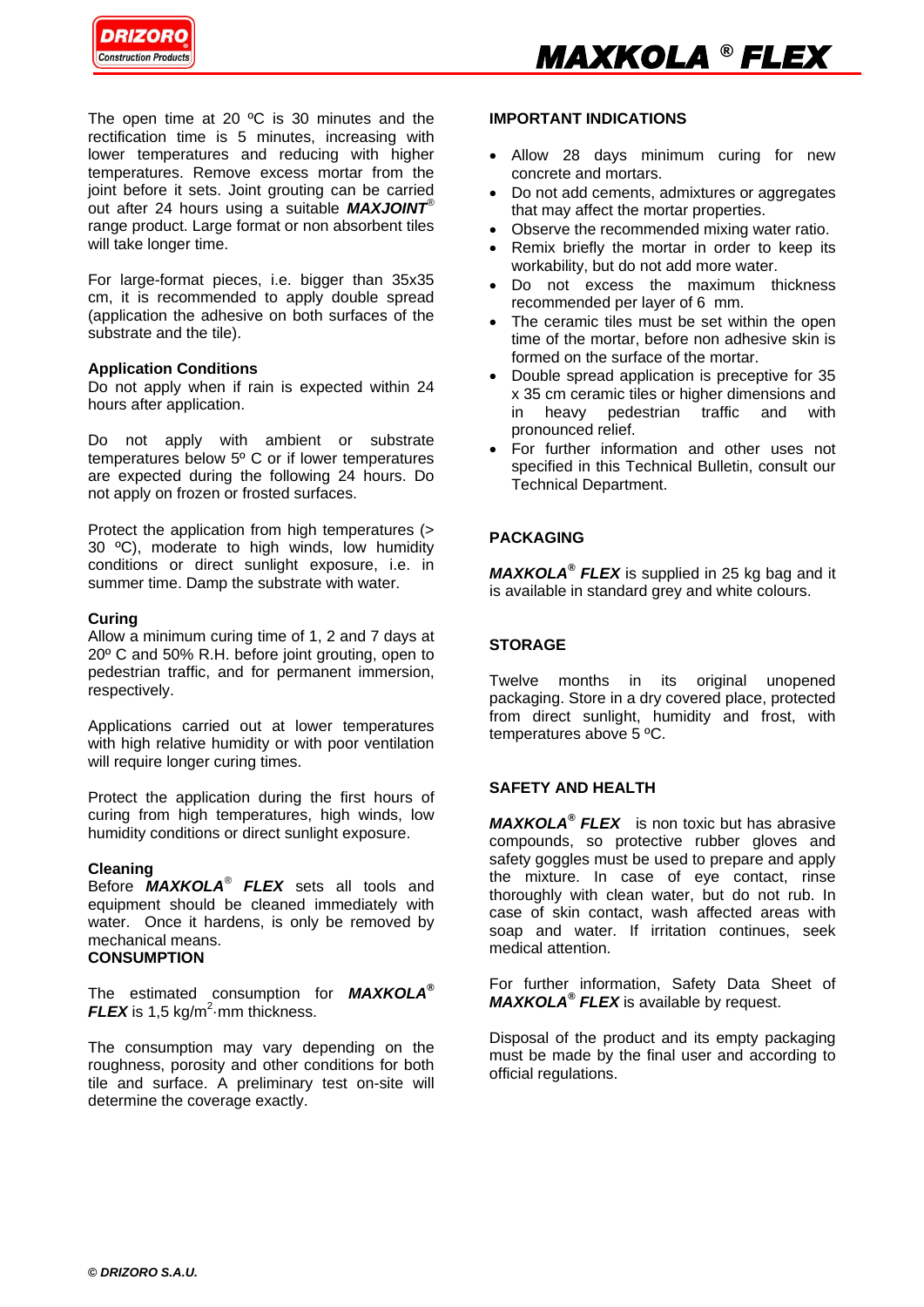# *MAXKOLA*  ® *FLEX*



# **TECHNICAL DATA**

| <b>Characteristics of the product</b><br>CE Marking, UNE-EN 12004<br>Description: Improved cement adhesive with reduced slip and extended open time. C2TE<br>Uses: Indoor and outdoor tiling in floors and walls. |                                                  |
|-------------------------------------------------------------------------------------------------------------------------------------------------------------------------------------------------------------------|--------------------------------------------------|
|                                                                                                                                                                                                                   |                                                  |
| Maximum aggregate size (mm)                                                                                                                                                                                       | 0,8                                              |
| Apparent density in powder form $(g/cm3)$                                                                                                                                                                         | $1,15 \pm 0,10$                                  |
| Mixing water (%, by weight)                                                                                                                                                                                       | $27 \pm 1$                                       |
| Apparent density of mortar $(g/cm3)$                                                                                                                                                                              | $1,62 \pm 0,10$                                  |
| <b>Application and curing conditions</b>                                                                                                                                                                          |                                                  |
| Ambient and substrate optimum temperature (°C)                                                                                                                                                                    | $5 - 35$                                         |
| Open time at 20 °C (minutes)                                                                                                                                                                                      | 30                                               |
| Rectification time at 20 °C (minutes)                                                                                                                                                                             | 5                                                |
| Curing time at 20°C and 50% R.H. (d)<br>Tile wound grouting<br>Pedestrian traffic<br><b>Permanent immersion</b>                                                                                                   | $\mathbf{1}$<br>$\overline{2}$<br>$\overline{7}$ |
| Water retention (g)                                                                                                                                                                                               | 2,9                                              |
| <b>Characteristics of the cured product</b>                                                                                                                                                                       |                                                  |
| Slip at 23 °C and 50% R.H., EN 1308 (mm)                                                                                                                                                                          | 0,2                                              |
| Tensile strength, EN 1348 (Mpa)<br>Initial bonding<br>Bonding after immersion in water<br>Bonding after thermal ageing<br>Bonding after freeze / thaw cycles                                                      | 1,6<br>1,3<br>1,4<br>1,5                         |
| Transversal deformation, EN 12002 (mm)                                                                                                                                                                            | 2,4                                              |
| <b>Consumption* / Thickness</b>                                                                                                                                                                                   |                                                  |
| Consumption (kg/m <sup>2</sup> ·mm thickness)                                                                                                                                                                     | 1,5                                              |
| Recommended minimum / maximum thickness per layer (mm)                                                                                                                                                            | $1,5 - 6$                                        |

**\*** Consumption may vary depending on the roughness, porosity and other conditions for both tile and surface. A preliminary test on-site will determine the coverage exactly.